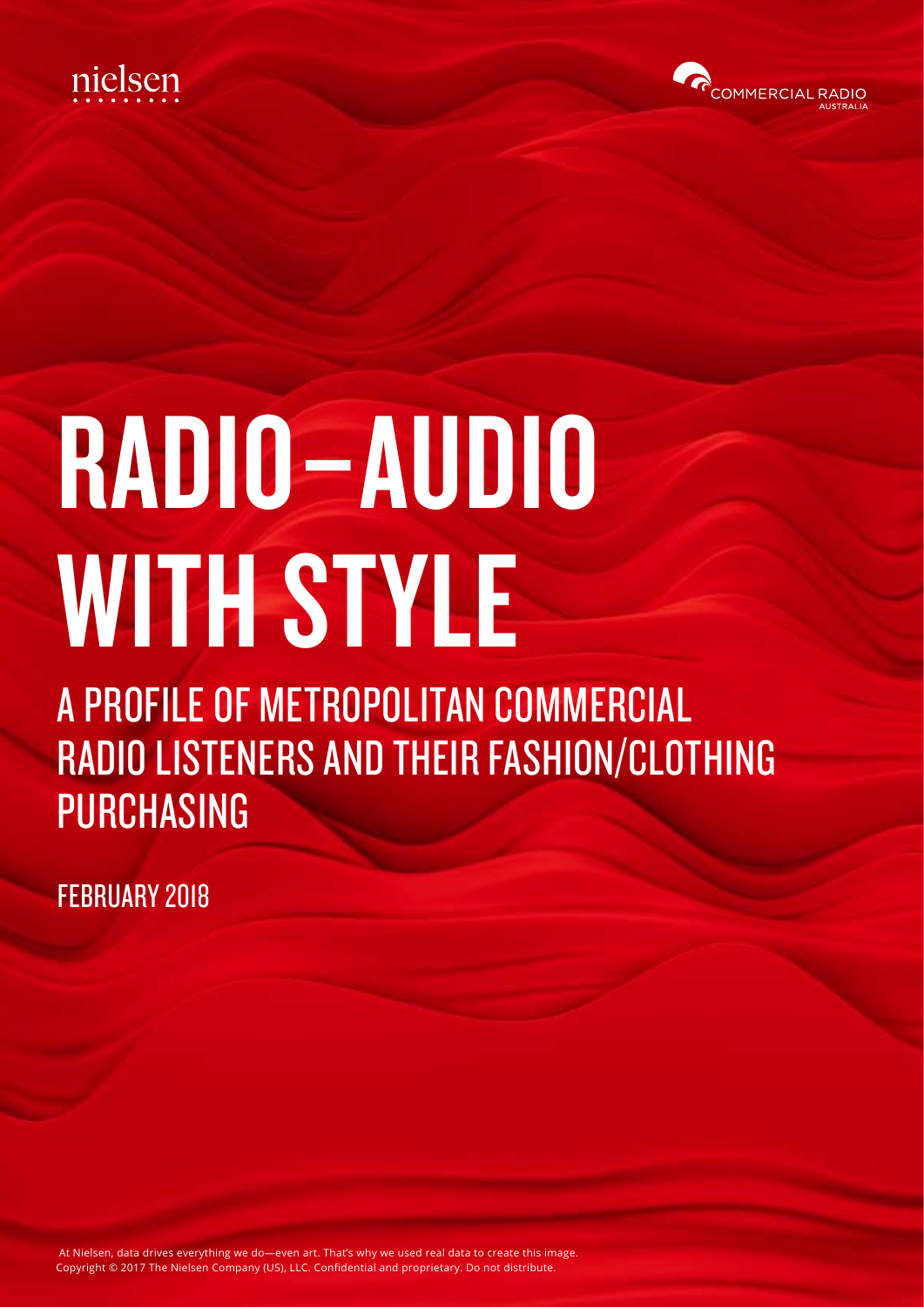# $\circledcirc$  RADIO ON THE **RIINWAY**

Are you 'Fashion Forward' or a 'Fashion Idler'? Almost four-in-10 commercial radio listeners consider themselves ahead of the game when it comes to fashion and clothing.

Fashion Forward consumers are more likely to be female, more likely to be in a white collar occupation and have a higher than average household income.

Nielsen Consumer & Media View (CMV) research reveals that for this trendy group of consumers, being fashion conscious is not necessarily about the clothes, it's about the image and status they wish to convey. It's a statement on the individual; and they actively set out to improve their image, get noticed and stand out from the crowd.

Fashion Forward consumers bring big opportunities to advertisers as their interests extend beyond clothes and into skincare, tanning products and cosmetics. Remember, it's all about the image!

They're influencers and are more likely to give advice on a wide range of products and services. However, they are also information-hungry, seeking advice on the same topics themselves.

As a group, Fashion Forward consumers are primed to purchase and commercial radio is perfectly positioned to connect with them. They're engaged with radio, trust their favourite radio station and talk about what they hear on radio. Radio programs in the breakfast, morning and afternoon slots are the best times to reach these consumers.

This overview of fashionable consumers has been constructed with commercial radio listeners in mind and designed to interpret their preferences, perceptions and intentions. Any reference to Australia or Australians in this report means consumers across the five major capital cities in Australia who have listened to commercial radio in the past week. Unless otherwise specified, audience and population are people aged 14 years and older.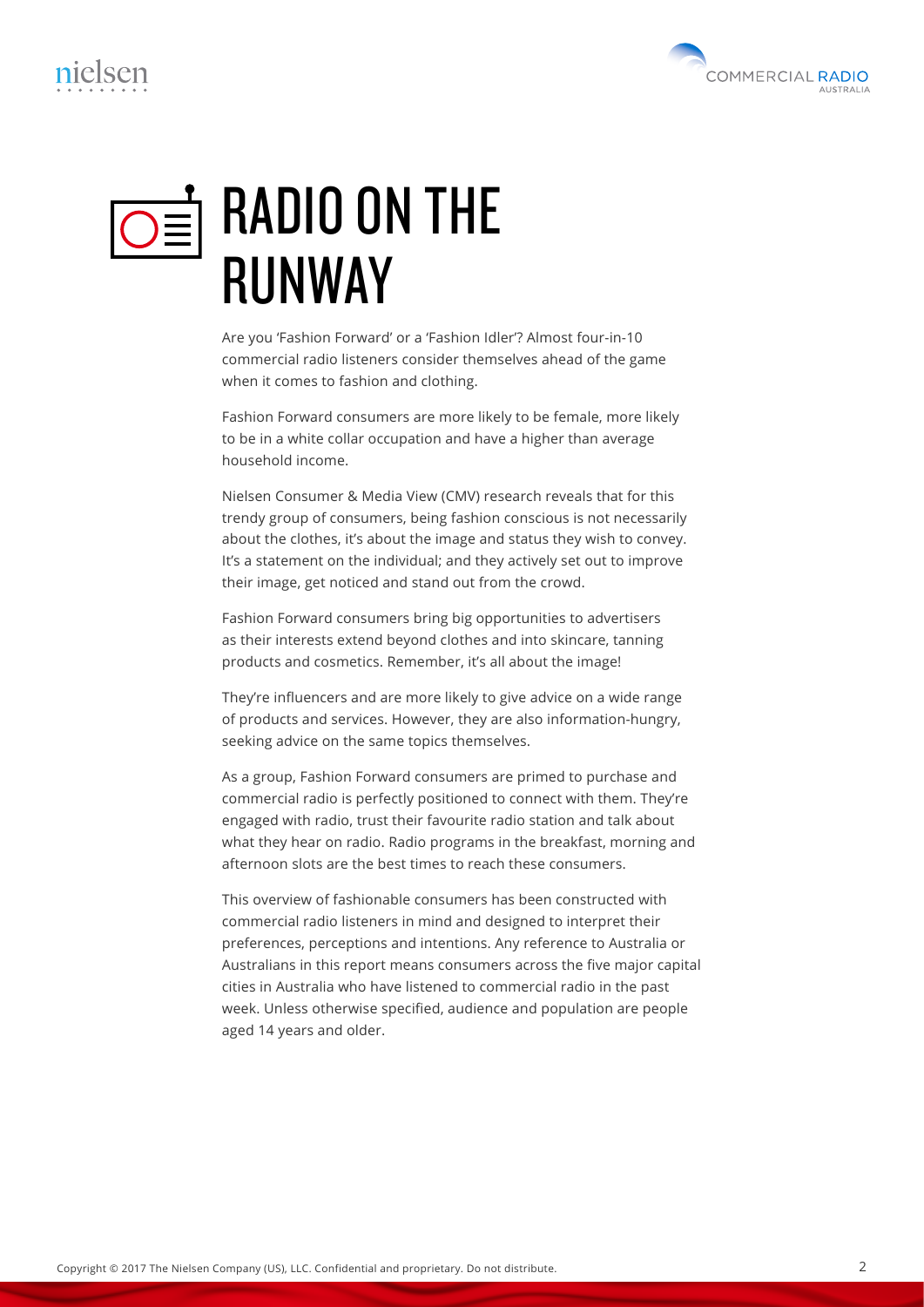



# COMMERCIAL RADIO LISTENERS

In this report, the commercial radio audience has been grouped into two mutually exclusive groups based on their propensity to purchase clothing/fashion: early adopters and those who prefer to wait and see before buying.

### COMMERCIAL RADIO LISTENERS – CLOTHING/FASHION ADOPTION PROFILES

#### FASHION FORWARD 3,675,000 OR 38% OF COMMERCIAL 1 RADIO LISTENERS 14+



#### FASHION IDLERS 6,148,000 OR 62% OF COMMERCIAL 2 RADIO LISTENERS 14+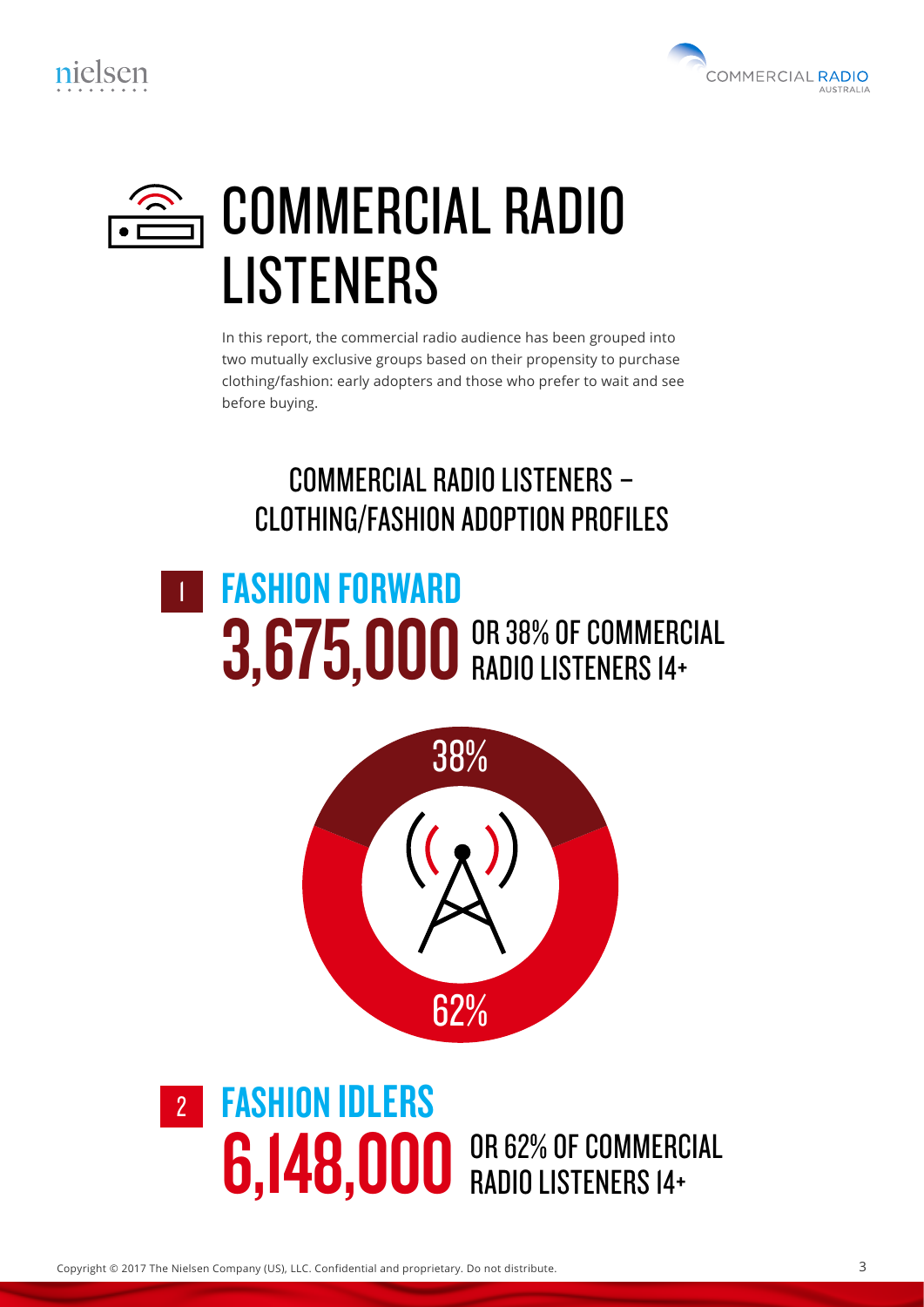



#### FASHION FORWARD – 3,675,000 COMMERCIAL RADIO LISTENERS 14+ "ALWAYS THE FIRST TO TRY OR USUALLY TRY THINGS QUITE SOON AFTER THEY ARE AVAILABLE" (CLOTHING) AVERAGE PERSONAL INCOME IS ARE AGED ARE \$50,000 p.a. 57% 47% 18-54 YEARS FEMALE (TOTAL COMMERCIAL RADIO LISTENER AVERAGE \$49,000 P.A.) (IX 117) AVERAGE HOUSEHOLD INCOME IS LESS LIKELY ARE 43% 18% TO BE 00 p.a. MALE AGED 55+ (TOTAL COMMERCIAL RADIO LISTENER AVERAGE \$98,000 P.A.) **STUDENTS** ARE MANAGERS SALES  $11\%$   $11\%$   $11\%$   $11\%$   $11\%$   $12\%$   $12\%$   $12\%$   $12\%$   $12\%$   $12\%$   $12\%$   $12\%$   $12\%$   $12\%$   $12\%$   $12\%$   $12\%$   $12\%$   $12\%$   $12\%$   $12\%$   $12\%$   $12\%$   $12\%$   $12\%$   $12\%$   $12\%$   $12\%$   $12\%$   $12\%$   $12\$ 0  $(IX II7)$ .  $(IX \, II4)$ .  $(IX 114)$ 'n  $31\%$  34% 35% 25% 33% ARE SINGLE/NEVER LIVE IN HOUSEHOLDS ARE YOUNG FAMILIES SPEAK A LANGUAGE RENT THE CURRENT MARRIED (IX 112) OF FOUR OR MORE (AT LEAST ONE OTHER THAN ENGLISH HOME THEY LIVE IN PEOPLE CHILD UNDER 12) AT HOME (IX 126) (IX 106) COMPARED TO THE

THIS SEGMENT:

FASHION IDLER GROUP,

HAS THE HEAVIEST REPRESENTATION OF FEMALES AGED 18-24 HAS THE HIGHEST AVERAGE PERSONAL AND HOUSEHOLD INCOME

HAS A CONSIDERABLY HIGHER PERCENTAGE OF THOSE WHO SPEAK A LANGUAGE OTHER THAN ENGLISH AT HOME

[Base: Commercial Radio Listeners aged 14+]

 $\overline{a}$  [ix = indexed against total metro population aged 14+]

Question build: Almost always first to try or usually try things quite soon after they are available (Clothes)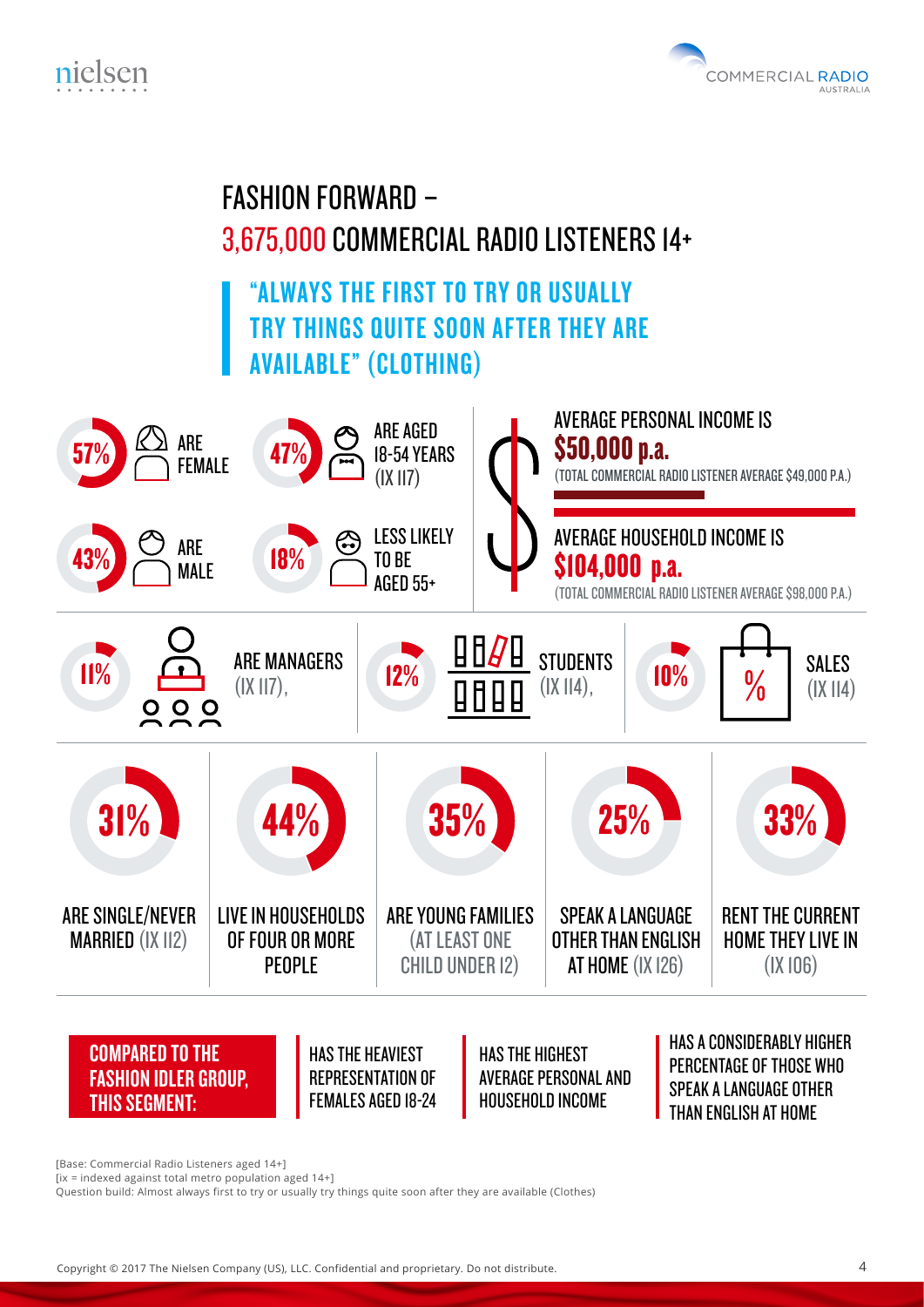





[Base: Commercial Radio Listeners aged 14+]

[ix = indexed against metro population aged 14+]

Question build: Prefer to wait and see before trying or usually the last to try out new things (clothing)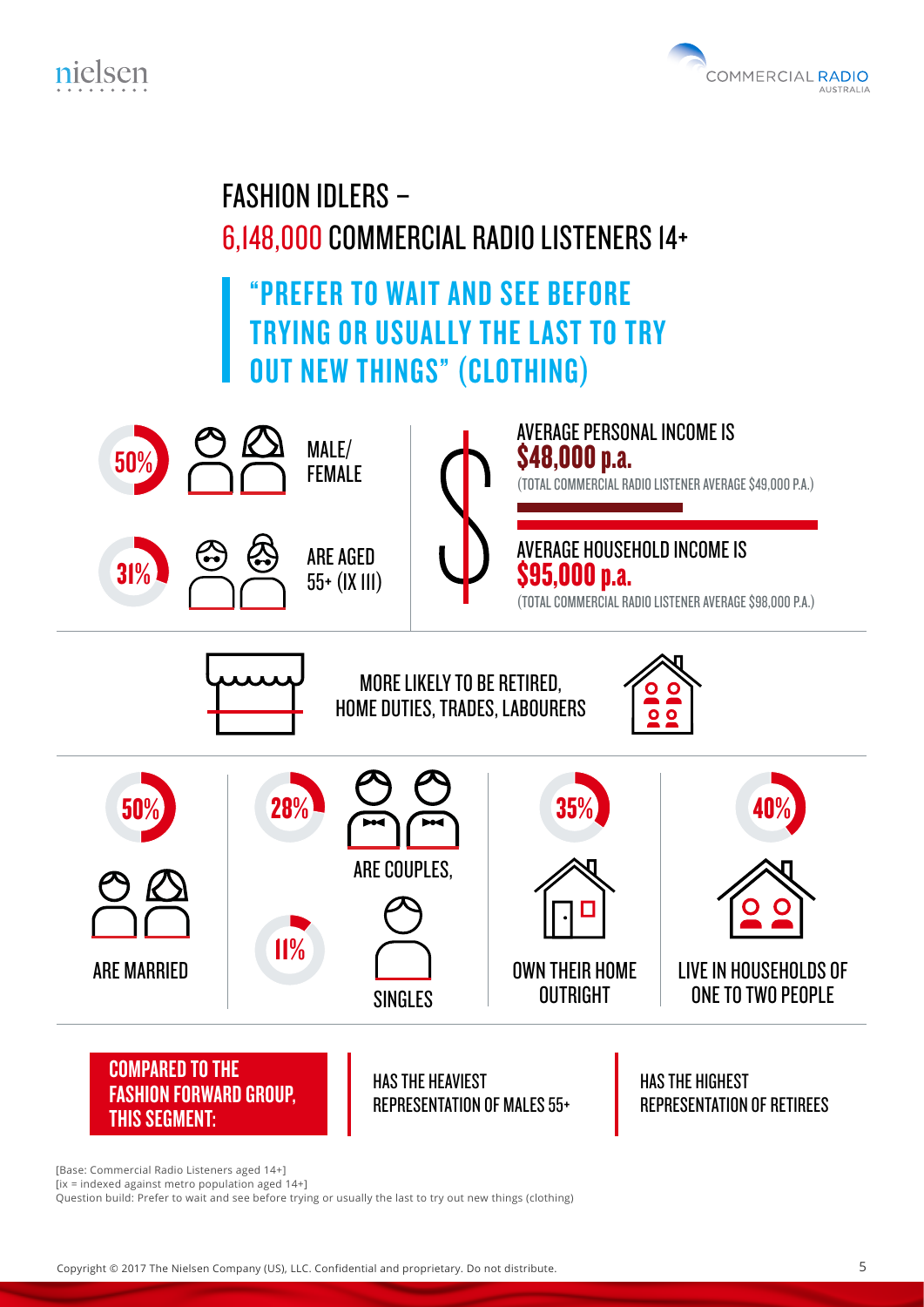

# **CONNECTING WITH** CONSUMERS ON COMMERCIAL RADIO

The daylight hours are the best time period to connect with these audience segments on commercial radio, with breakfast, morning, afternoon and drive sessions equally strong.



 $\blacksquare$  all commercial radio listeners  $\blacksquare$  fashion forward  $\blacksquare$  fashion idlers

|           | <b>WEEKDAY RADIO LISTENERS</b> | <b>ALL COMMERCIAL</b><br><b>RADIO LISTENERS</b> | <b>FASHION</b><br><b>FORWARD</b> | <b>FASHION</b><br><b>IDLERS</b> |
|-----------|--------------------------------|-------------------------------------------------|----------------------------------|---------------------------------|
| ♦         | Breakfast (5.30am-9am)         | 44%                                             | 44%                              | 45%                             |
|           | Morning (9am-1pm)              | 38%                                             | 38%                              | 38%                             |
|           | Afternoon (1pm-5pm)            | 39%                                             | 38%                              | 39%                             |
| $\approx$ | Early Evening (5pm-8pm)        | 27%                                             | 27%                              | 27%                             |
|           | Evening (8pm-11pm)             | 11%                                             | 11%                              | 11%                             |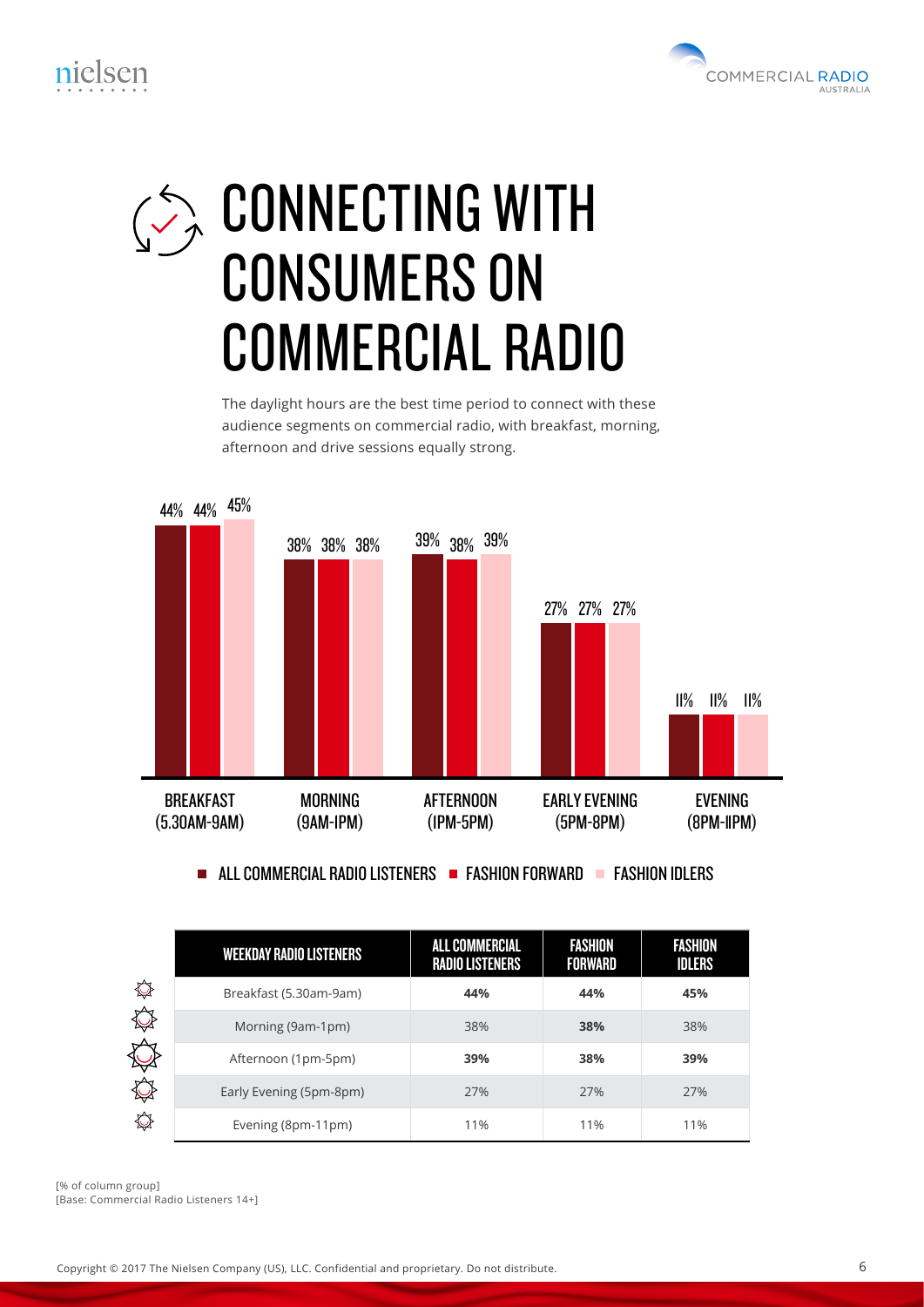



# TUNING INTO FASHION CONSUMERS ON COMMERCIAL RADIO

The following points should be taken into consideration when communicating with these audience segments:

**Fashion Forward:** Generally more engaged with radio than Fashion Idlers. They're more likely to trust their favourite radio station, find radio ads entertaining and talk about what they hear on the radio.

**Fashion Idlers:** Generally less engaged with radio compared to the Fashion Forward group.

| <b>AGREE OR STRONGLY AGREE WITH</b><br>THE FOLLOWING STATEMENTS                | ALL COMMERCIAL RADIO<br><b>LISTENERS</b> | <b>FASHION</b><br><b>FORWARD</b> | <b>FASHION</b><br><b>IDLERS</b> |
|--------------------------------------------------------------------------------|------------------------------------------|----------------------------------|---------------------------------|
| I prefer radio stations with more music and less talk                          | 49%                                      | 51%                              | 48                              |
| I listen to radio for info/news on what happens in<br>my city                  | 41%                                      | 42%                              | 41%                             |
| I love listening to the radio to relax                                         | 41%                                      | 44%                              | 39%                             |
| I always listen to the radio on the way to work                                | 41%                                      | 43%                              | 39%                             |
| I only listen to the radio for music                                           | 39%                                      | 43%                              | 37%                             |
| Listening to the radio elevates my mood                                        | 37%                                      | 41%                              | 35%                             |
| I like to hear radio content/programs that educate<br>and inform               | 35%                                      | 36%                              | 34%                             |
| Listening to the radio is an essential part of my day                          | 35%                                      | 37%                              | 33%                             |
| I often talk about what I hear on radio                                        | 33%                                      | 38%                              | 30%                             |
| I trust my favourite radio station to inform me<br>about products and services | 22%                                      | 28%                              | 19%                             |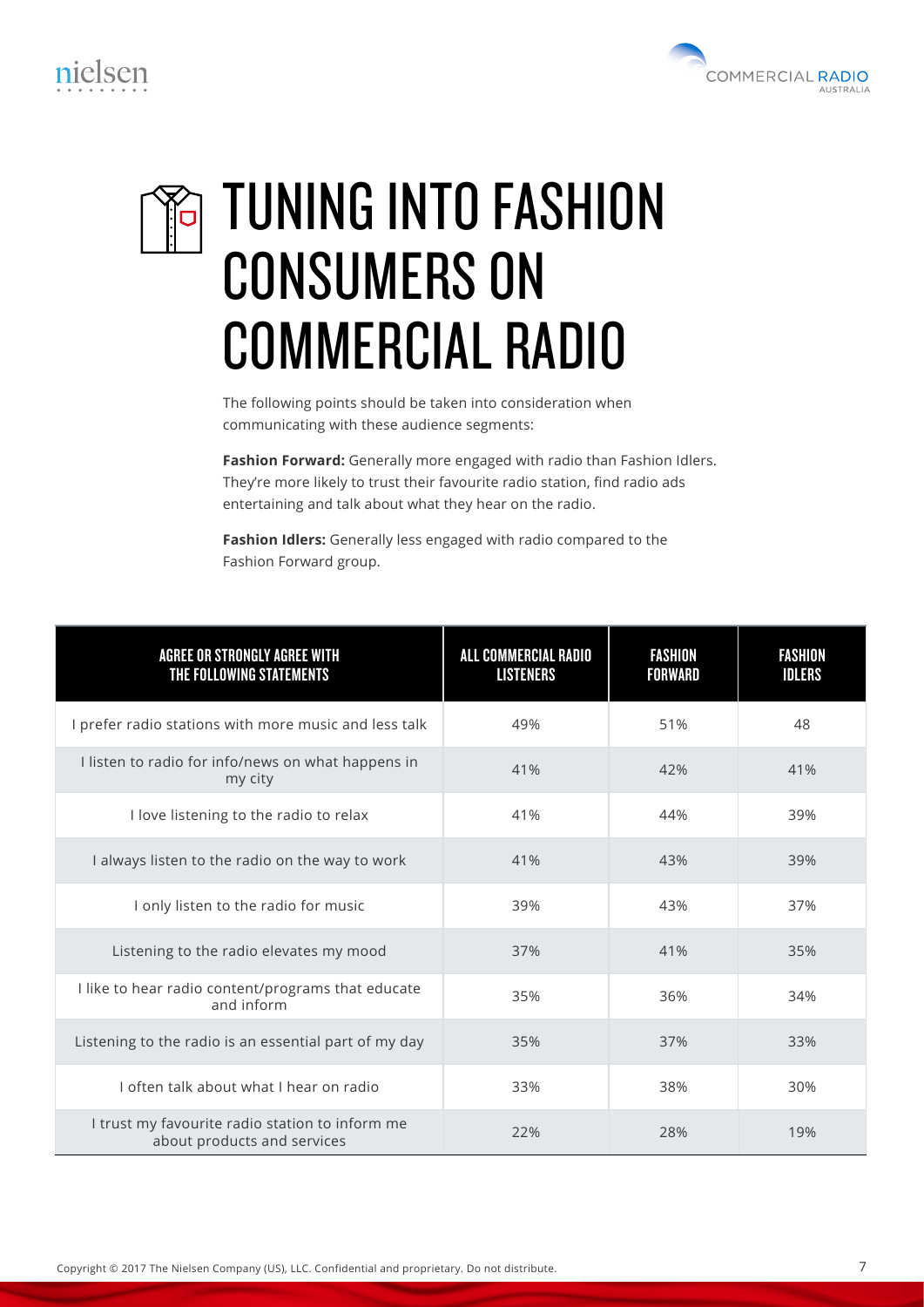



| AGREE OR STRONGLY AGREE WITH<br>THE FOLLOWING STATEMENTS        | ALL COMMERCIAL RADIO<br><b>LISTENERS</b> | <b>FASHION</b><br><b>FORWARD</b> | <b>FASHION</b><br><b>IDLERS</b> |
|-----------------------------------------------------------------|------------------------------------------|----------------------------------|---------------------------------|
| I like radio ads that feel like the station<br>I'm listening to | 22%                                      | 26%                              | 20%                             |
| I find radio ads creative and entertaining                      | 19%                                      | 23%                              | 17%                             |
| I trust radio ads read by/featuring radio<br>personalities      | 14%                                      | 18%                              | 12%                             |
| Grocery ads on the radio influence my grocery<br>shopping       | 14%                                      | 19%                              | 11%                             |

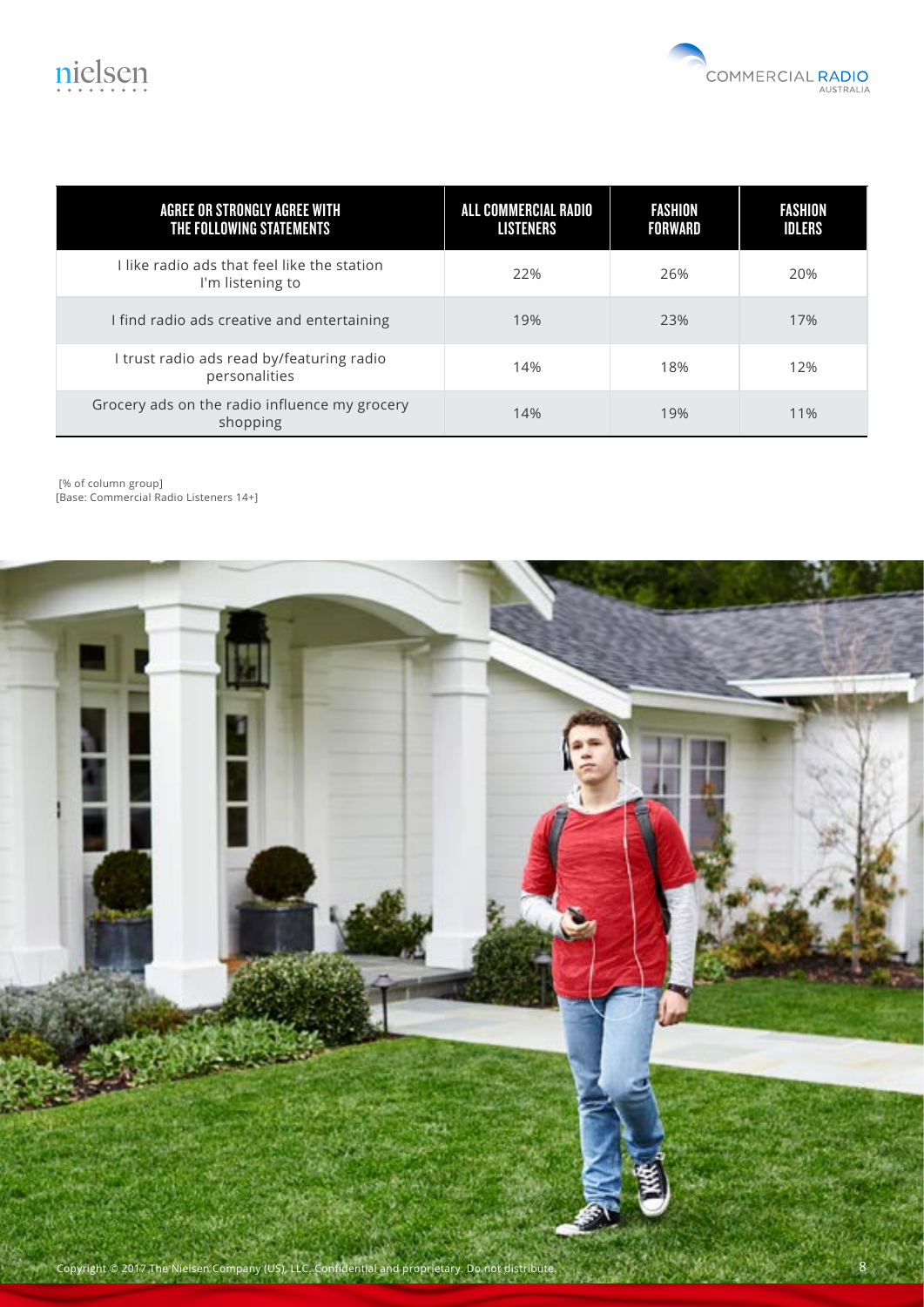



# RADIO LISTENERS' VIEWS ON IMAGE AND PURCHASING

#### FASHION FORWARD:

- They are style and appearance-driven
- Believe designer labels improve image
- Like to wear things that will differentiate them from the crowd
- Prefer to research in-store before purchasing the item online
- More likely to be concerned about the length of delivery times for items purchased online

### FASHION IDLERS

- Design labels are not important and they are also less likely to care about looking stylish at all times
- Two-in-three compare prices online before buying
- Prefer to research online then buy in-store
- Less concerned about online delivery times than the Fashion Forward group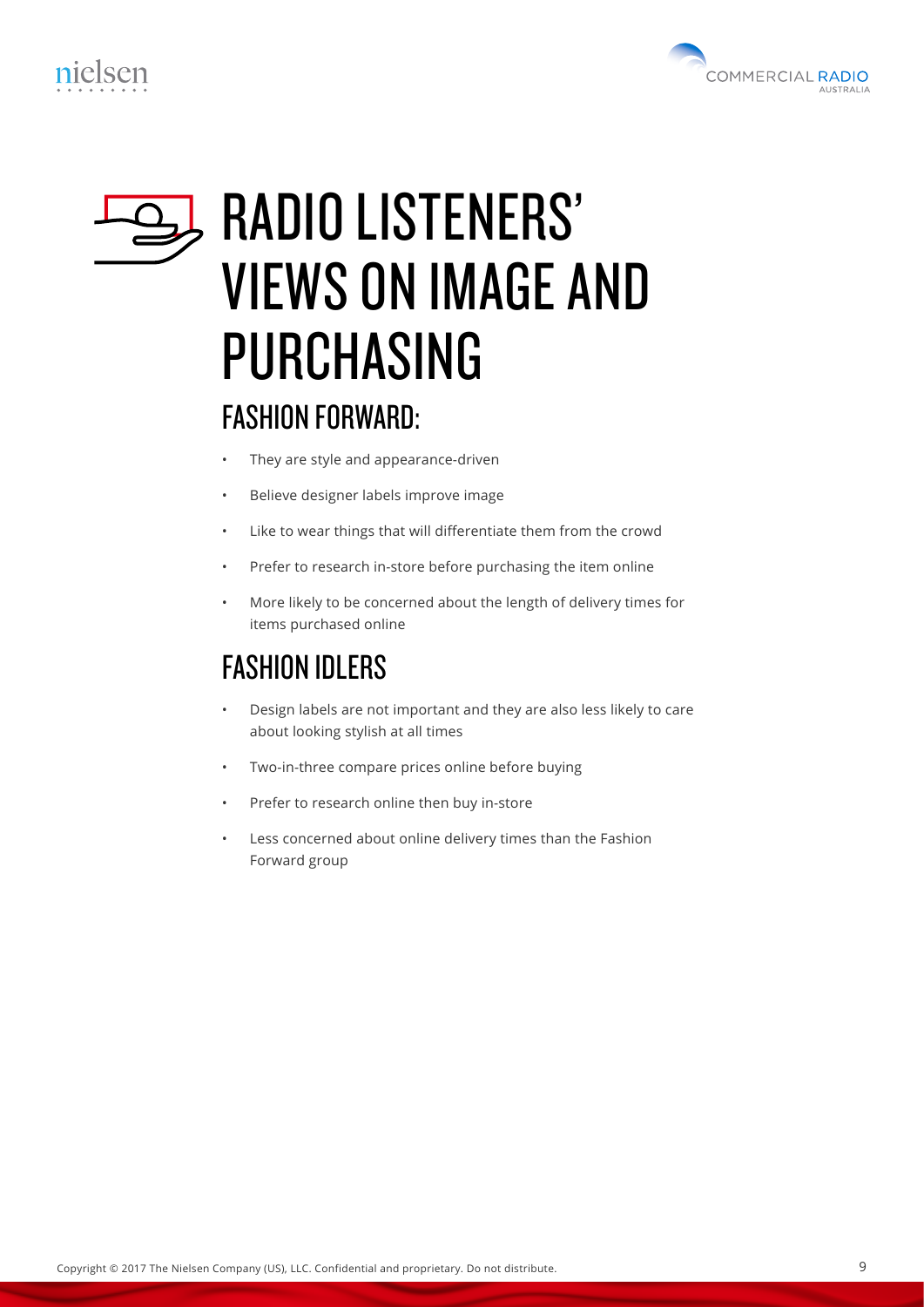



| AGREE OR STRONGLY AGREE WITH<br>THE FOLLOWING STATEMENTS | ALL COMMERCIAL RADIO<br><b>LISTENERS</b> | <b>FASHION</b><br><b>FORWARD</b> | <b>FASHION</b><br><b>IDLERS</b> |
|----------------------------------------------------------|------------------------------------------|----------------------------------|---------------------------------|
| I try to look stylish at all times                       | 32%                                      | 48%                              | 24%                             |
| I take care in my appearance at all times                | 48%                                      | 59%                              | 41%                             |
| I try to keep up with the latest fashions                | 22%                                      | 37%                              | 13%                             |
| Designer labels help to improve one's image              | 18%                                      | 26%                              | 13%                             |
| I like to wear clothes that are noticed by others        | 24%                                      | 37%                              | 17%                             |
| I really like to have a tan                              | 23%                                      | 30%                              | 19%                             |
| I am interested in anti-ageing benefits in skincare      | 34%                                      | 43%                              | 29%                             |
| I prefer organic skincare/beauty products                | 32%                                      | 40%                              | 27%                             |

| <b>AGREE OR STRONGLY AGREE WITH</b><br>THE FOLLOWING STATEMENTS              | ALL COMMERCIAL RADIO<br><b>LISTENERS</b> | <b>FASHION</b><br><b>FORWARD</b> | <b>FASHION</b><br><b>IDLERS</b> |
|------------------------------------------------------------------------------|------------------------------------------|----------------------------------|---------------------------------|
| Reluctant to shop online because I don't like to<br>share credit card info   | 24%                                      | 27%                              | 23%                             |
| I often use the Internet to help plan my shopping                            | 46%                                      | 50%                              | 43%                             |
| I compare prices online before purchasing                                    | 60%                                      | 63%                              | 59%                             |
| I'm concerned about delivery time/issue from items<br>purchased online       | 33%                                      | 37%                              | 31%                             |
| I'm concerned about conversion of item I buy online<br>to Australian dollars | 32%                                      | 35%                              | 30%                             |
| I prefer to research items by visiting a store and<br>then buying online     | 29%                                      | 36%                              | 25%                             |
| I prefer to do research online for item and then buy<br>in-store             | 44%                                      | 47%                              | 42%                             |
| Pay extra for products consistent with the image<br>I want to convey         | 32%                                      | 42%                              | 26%                             |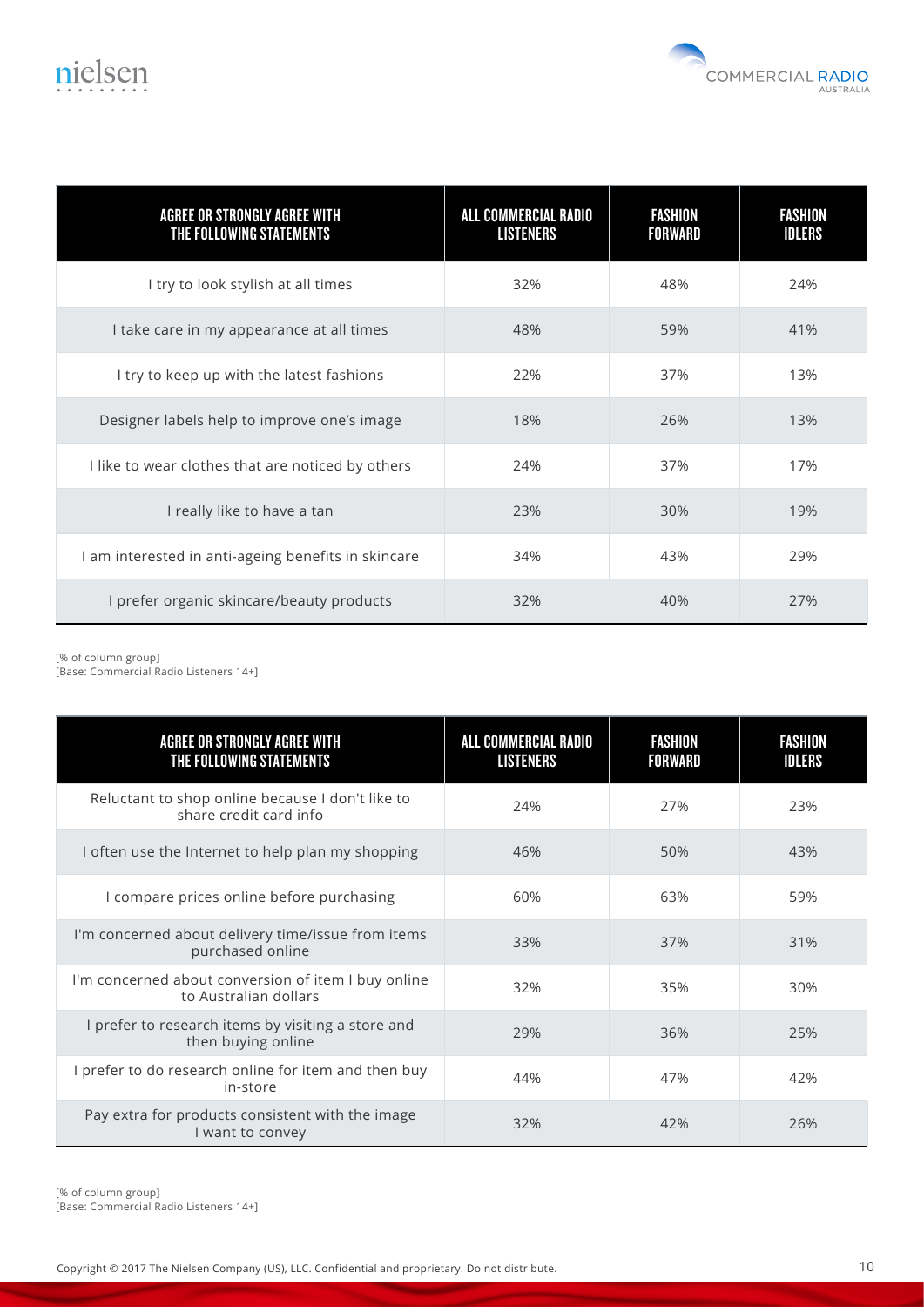

# $\nabla^{\mathbb{R}}$  WHAT DOES THEIR SHOPPING BEHAVIOUR LOOK LIKE?

Around a quarter of both Fashion Forward and Fashion Idler consumers spend \$101-\$200 per week in shopping centres. Fashion Forward consumers, however, spend the most on entertainment per week.

| <b>\$ SPENT INSIDE SHOPPING</b><br><b>CENTRE PER WEEK</b> | <b>ALL COMMERCIAL</b><br><b>RADIO LISTENERS</b> | <b>FASHION</b><br><b>FORWARD</b> | <b>FASHION</b><br><b>IDLERS</b> |
|-----------------------------------------------------------|-------------------------------------------------|----------------------------------|---------------------------------|
| Under \$50                                                | 31%                                             | 27%                              | 33%                             |
| $$51-$100$                                                | 28%                                             | 31%                              | 27%                             |
| \$101-\$200                                               | 25%                                             | 26%                              | 25%                             |
| Over \$200                                                | 10%                                             | 10%                              | 10%                             |

| <b>ENTERTAINMENT -</b>                     | ALL COMMERCIAL         | FASHION | <b>FASHION</b> |
|--------------------------------------------|------------------------|---------|----------------|
| AVERAGE SPEND PER WEEK                     | <b>RADIO LISTENERS</b> | FORWARD | <b>IDLERS</b>  |
| Average entertainment<br>spend per week \$ | \$59                   | \$66    | \$54           |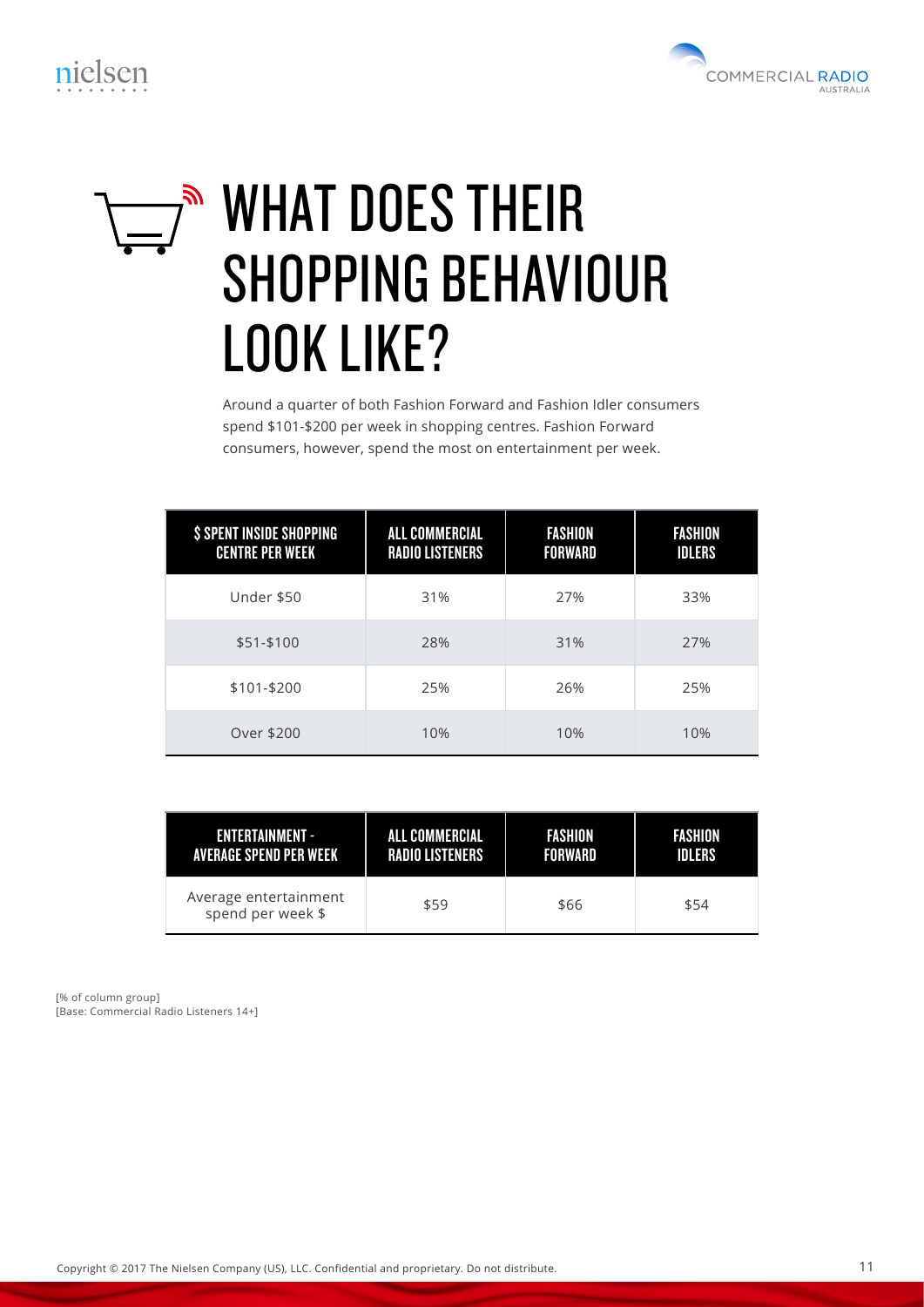



Fashion Forward are more likely to shop Saturdays; whereas Fashion Idlers are the most likely to have no set shopping day.

### DAYS VISIT THE SHOPPING CENTRE

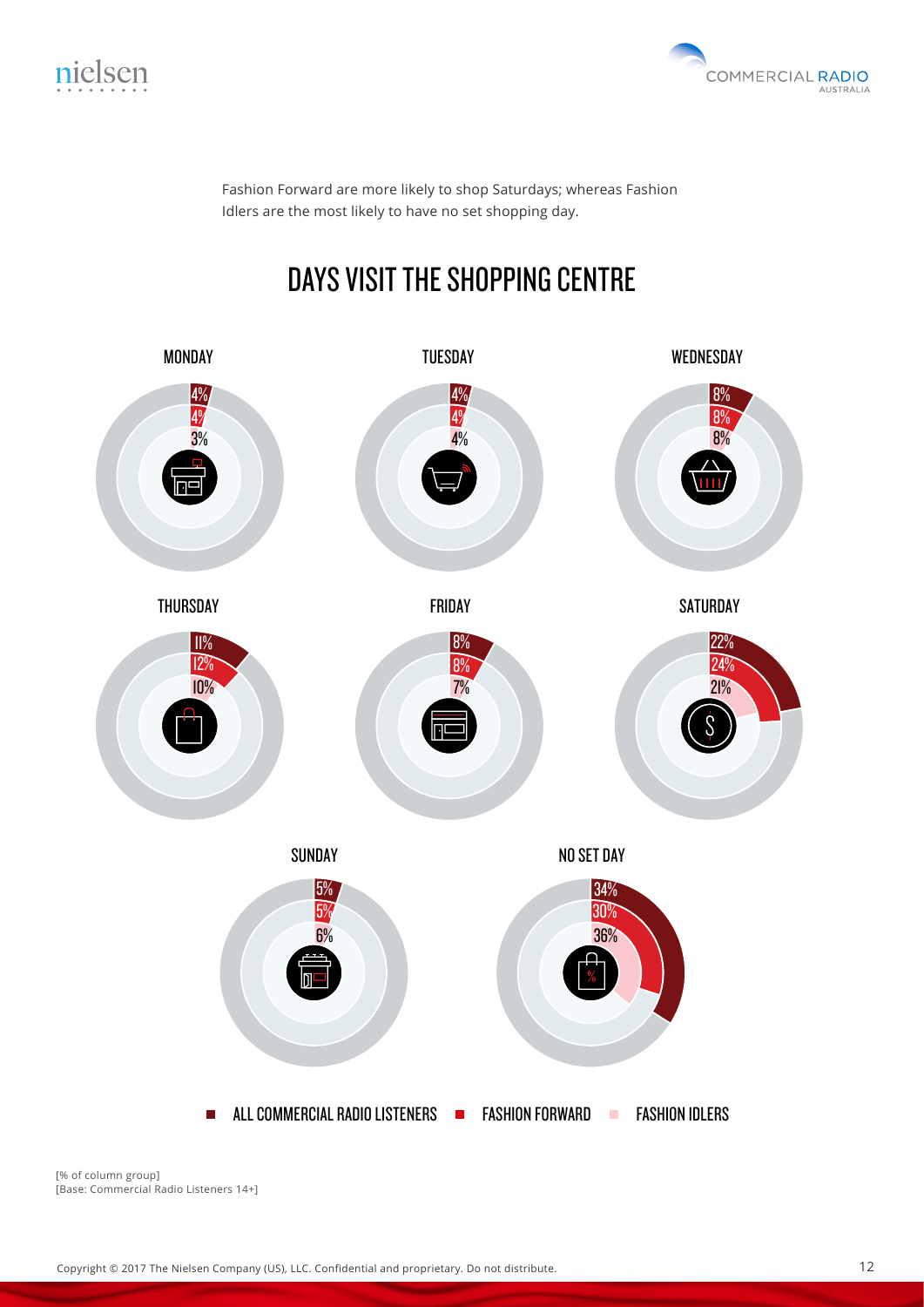



# PRICE OR QUALITY?

The Fashion Forward segment is more likely to be quality-driven when it comes to clothes/fashion/footwear and cosmetics. Comparatively, Fashion Idlers are focused more on quality when it applies to home electronics.



<sup>[%</sup> of column group]

[Base: Commercial Radio Listeners 14+]



п



<sup>[</sup>Base: Commercial Radio Listeners 14+]



ALL COMMERCIAL RADIO LISTENERS  $\blacksquare$  fashion forward  $\blacksquare$  fashion idlers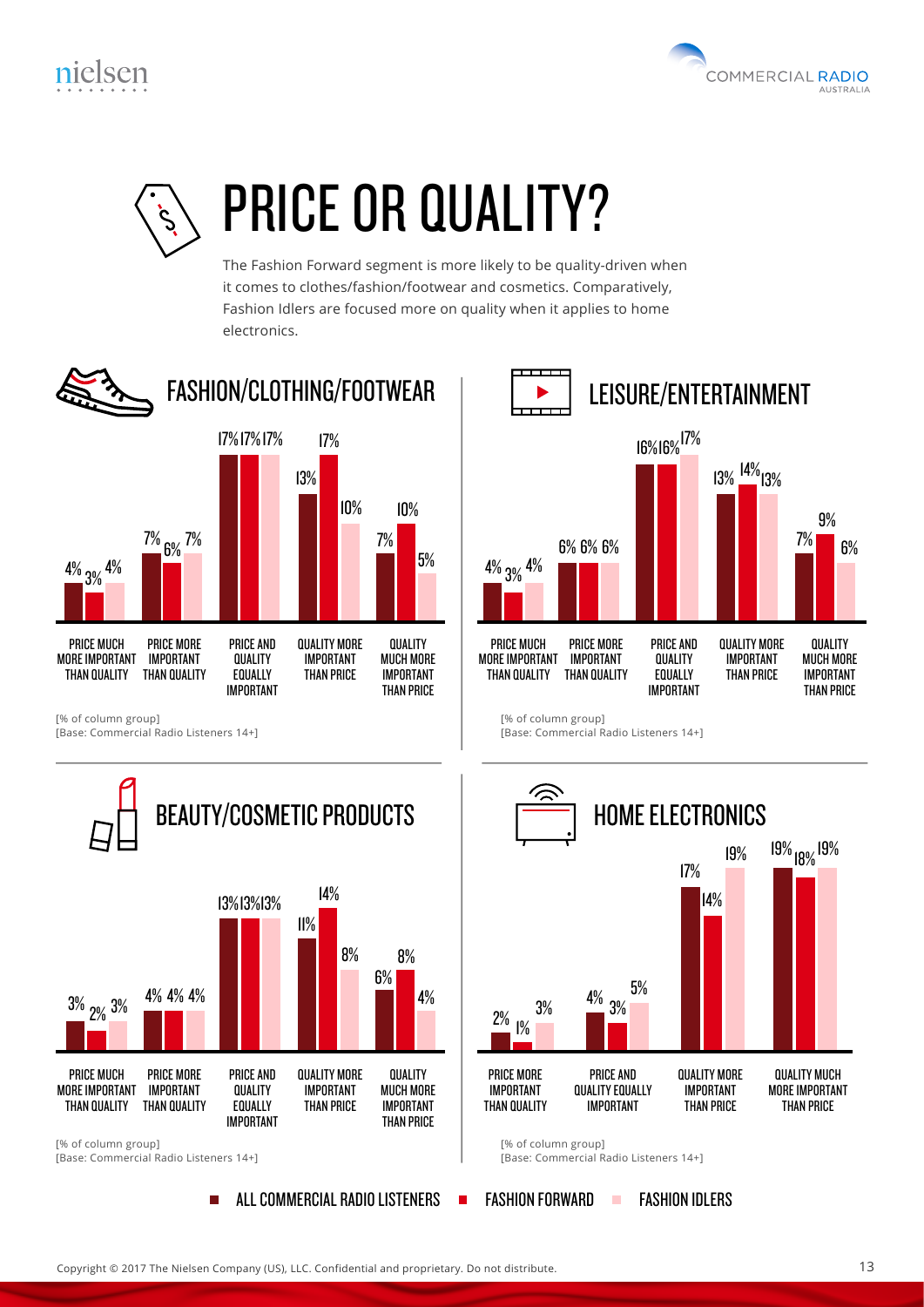



# INFLUENCED OR INFLUENCERS?

The Fashion Forward group is more likely to give advice across a wide range of categories including eating out, gadgets, cosmetics and fashion. But, they listen, too, seeking advice on the same topics.

Fashion Idlers are less likely to give advice, and are in line with the population average for seeking advice.

#### GIVE ADVICE ON CATEGORY

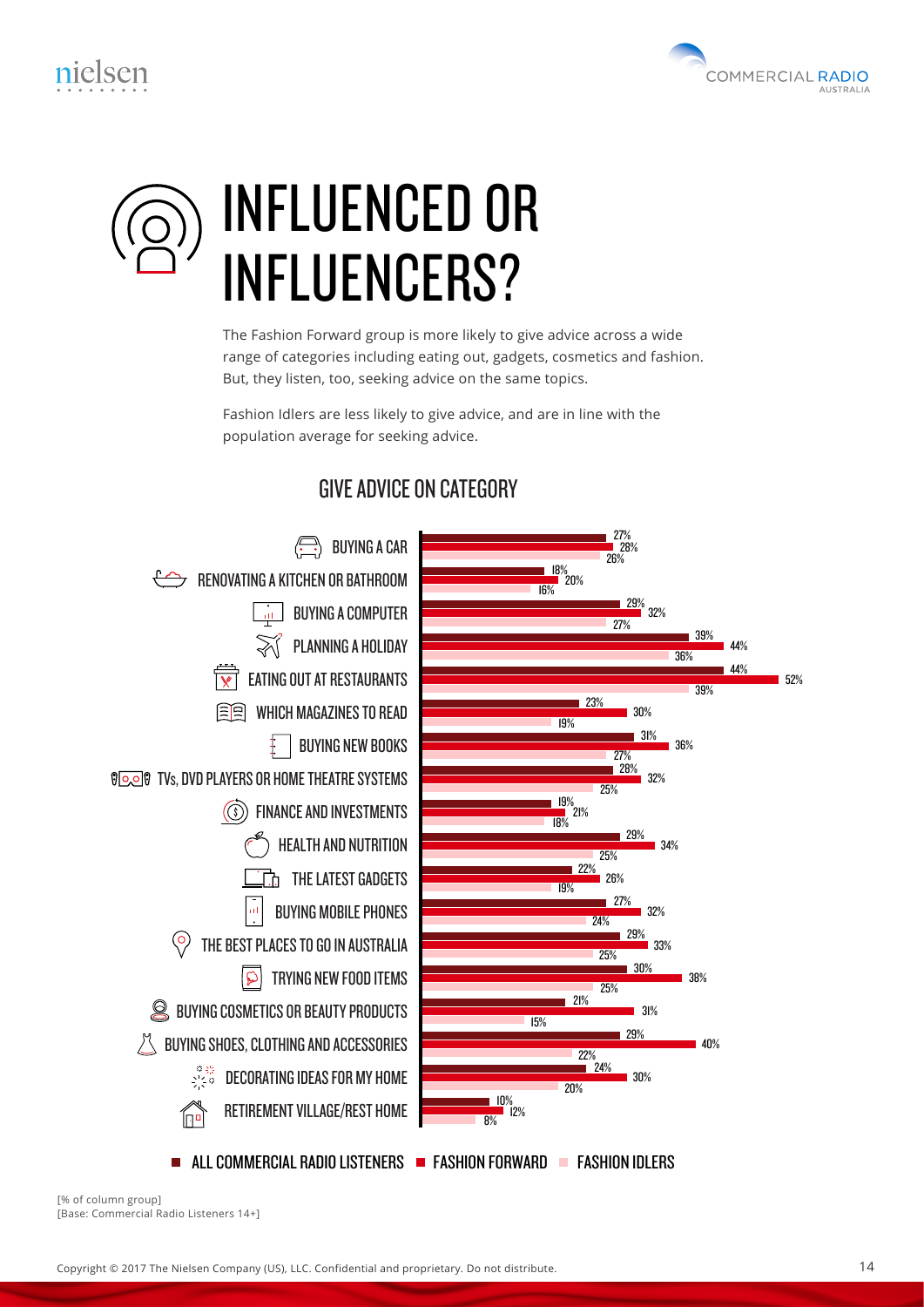

#### SEEK ADVICE ON CATEGORY

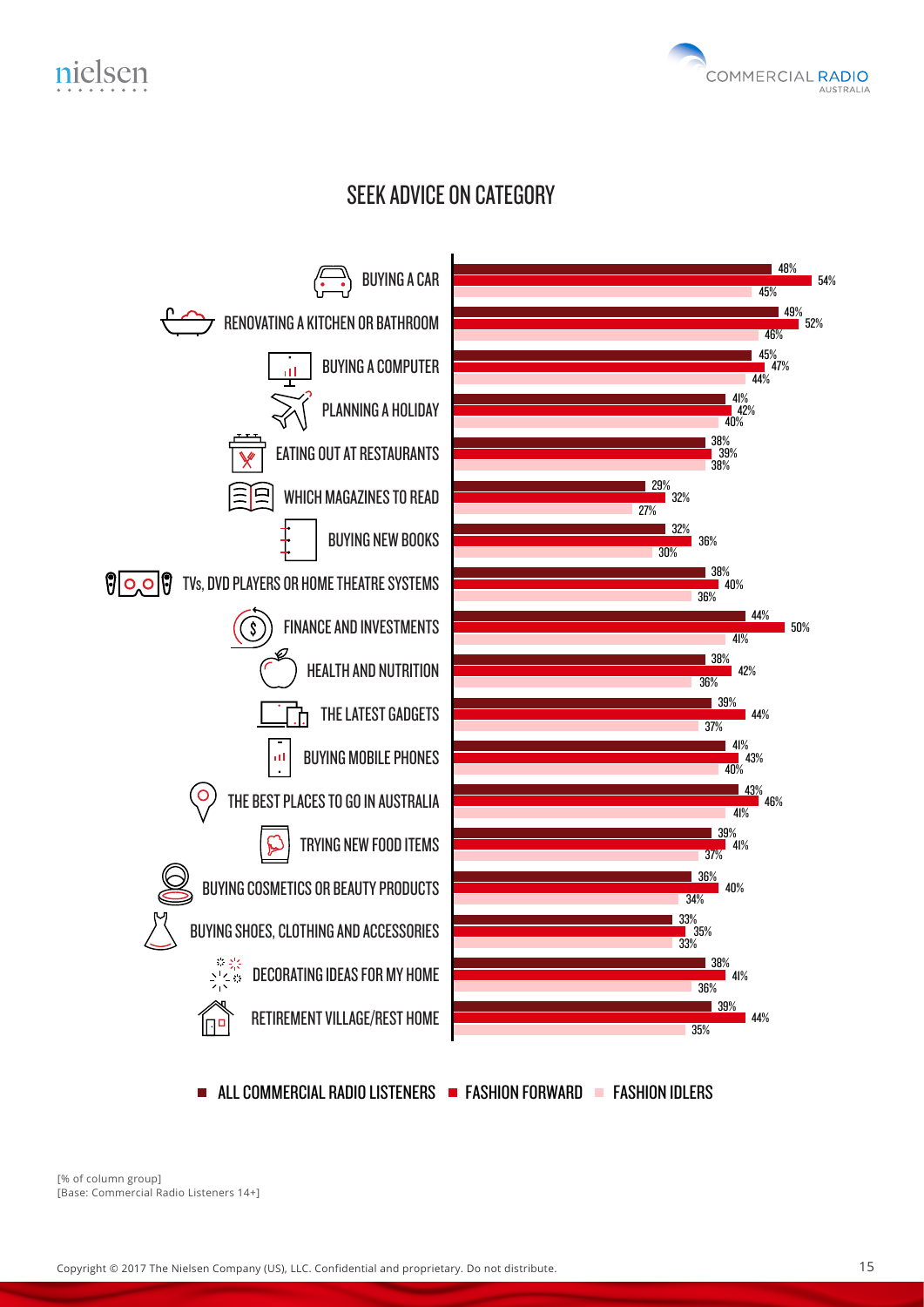

# SPECIAL OCCASION BUYING

Fashion Idlers spend more on Christmas, Mother's/Father's Day and Halloween, while those in the Fashion Forward group spend the most on Valentine's Day.



#### AVERAGE SPEND \$\$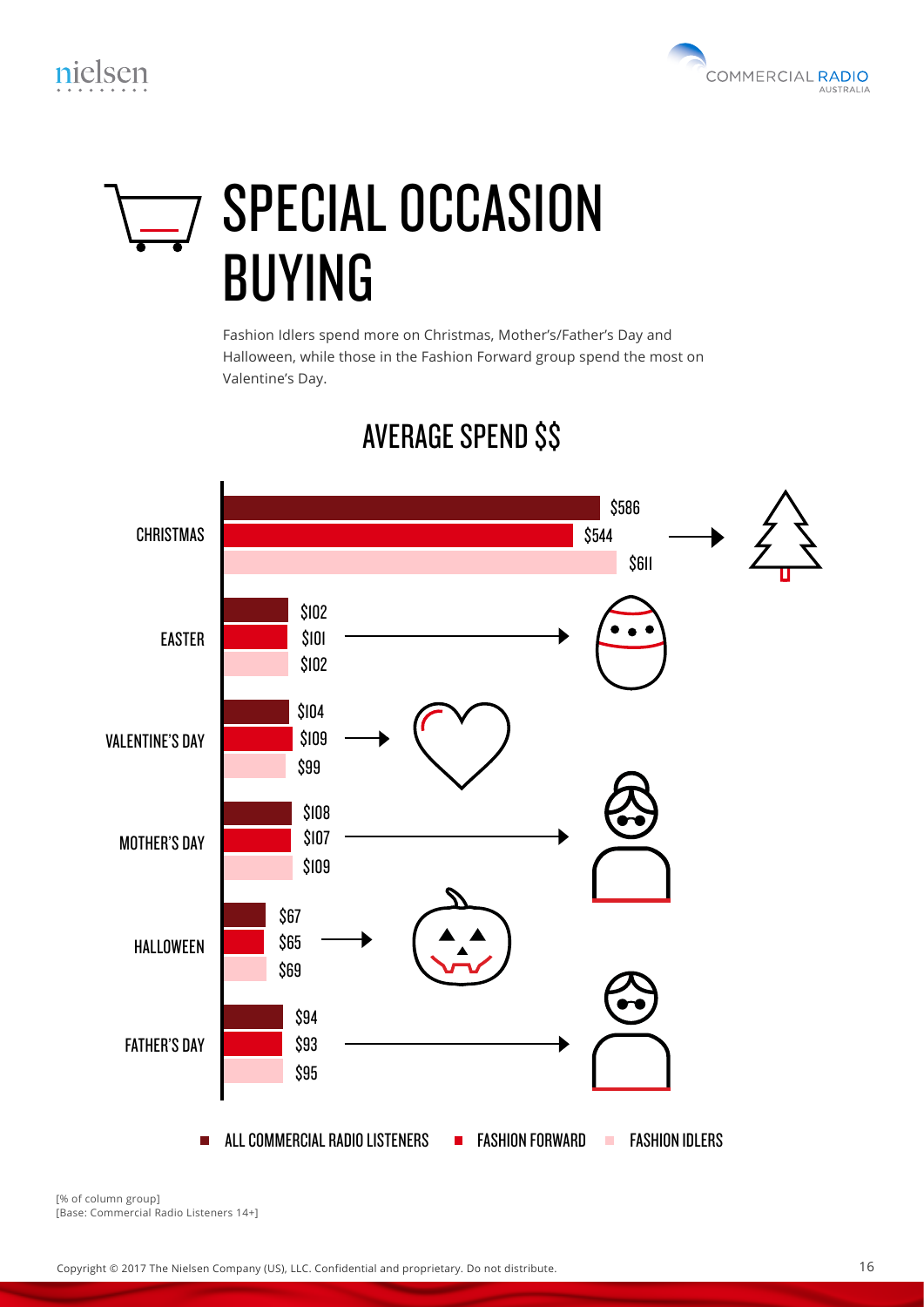





Those in the Fashion forward group are more likely to have bought from sports/fitness stores, shoe shops and clothing/fashion stores in the past month, while Fashion Idlers are more likely to have bought from a newsagent or garden centre.

#### BOUGHT FROM IN PAST MONTH

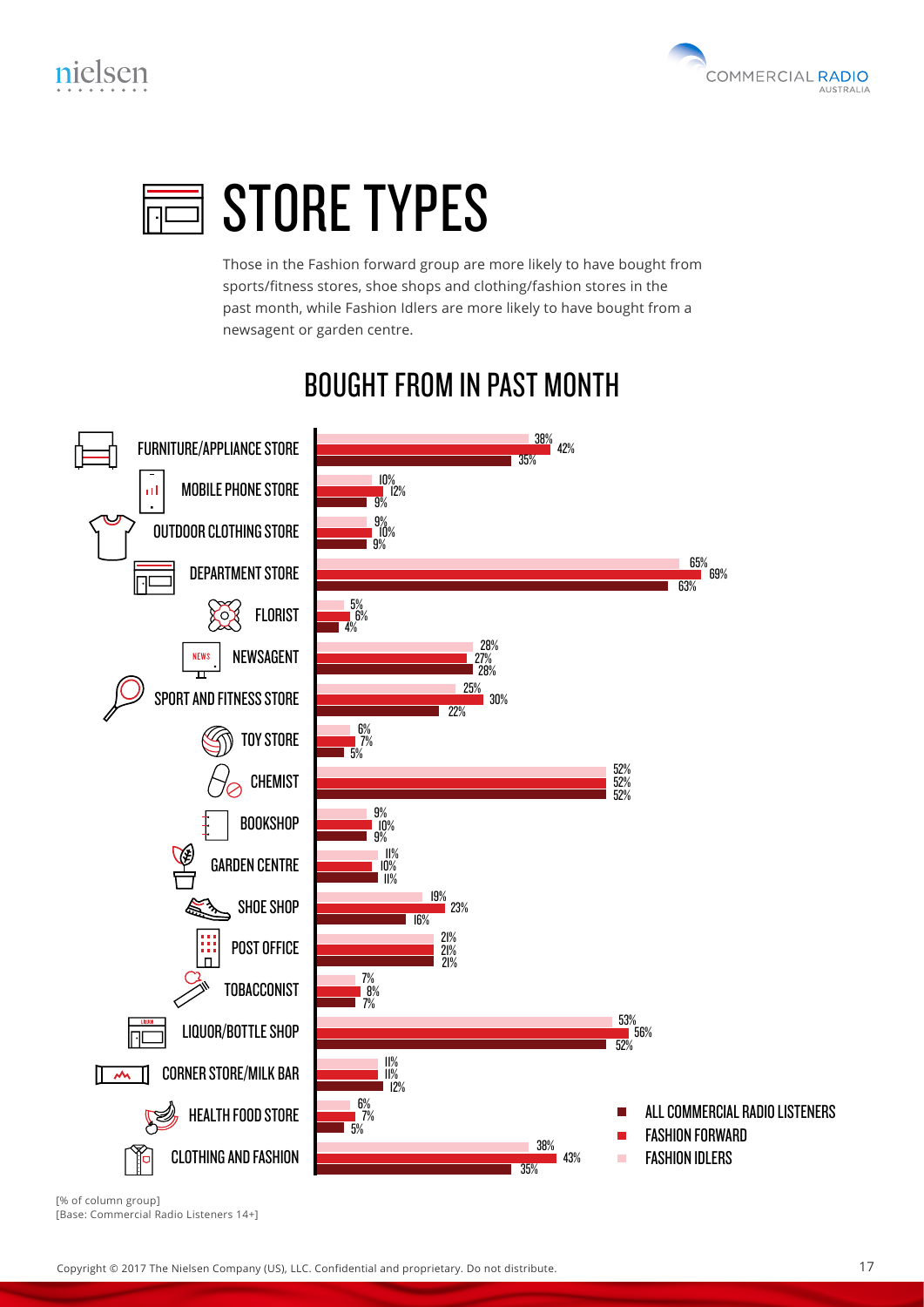

# **METHODOLOGY**

#### NIELSEN CONSUMER AND MEDIA VIEW

Consumer and Media View (CMV) is based on information collected from a national sample of people aged 14+. The survey methodology is a combination of an online self-complete questionnaire and fused media currency ratings for TV (OzTAM), Radio (GFK) and Online (Nielsen).

Data is weighted using estimates from the Australian Bureau of Statistics to produce statistically reliable estimates for the entire population.

# ABOUT THIS REPORT

This report draws findings primarily from the Nielsen Consumer and Media View survey Australia. Unless otherwise specified the report uses data from Consumer and Media View Survey 08 2017 (Oct 16-Sept 17) including GFK Radio Survey 6 2016 (Aug17-Sep17). Both Consumer and Media View and GFK surveys cover the five major metropolitan markets of Sydney, Melbourne, Brisbane, Adelaide and Perth.

Commercial radio listeners are defined as listeners to any of the following stations between Mon-Sun 5:30 am-12 midnight (Cume):

2CH, 2GB, Talking Lifestyle 954, WSFM, 2DAY, NOVA96.9, 2MMM, smoothfm95.3, KIIS1065; SKY Sports, SEN 1116, 3AW, NOVA100, Talking Lifestyle 1278, FOXFM hit 1019, GOLD, 3MMM, MIX 101.1, smoothfm91.5, 4BC, Talking Lifestyle 882, 97.3FM, 4KQ, hit105.3, Nova 106.9, 4MMM, 5AA, Cruise 1323, MIX 102.3, 5MMM, hit107, NOVA 91.9, 6IX, 94.5FM, 6PR, 96FM, hit92.9, NOVA93.7